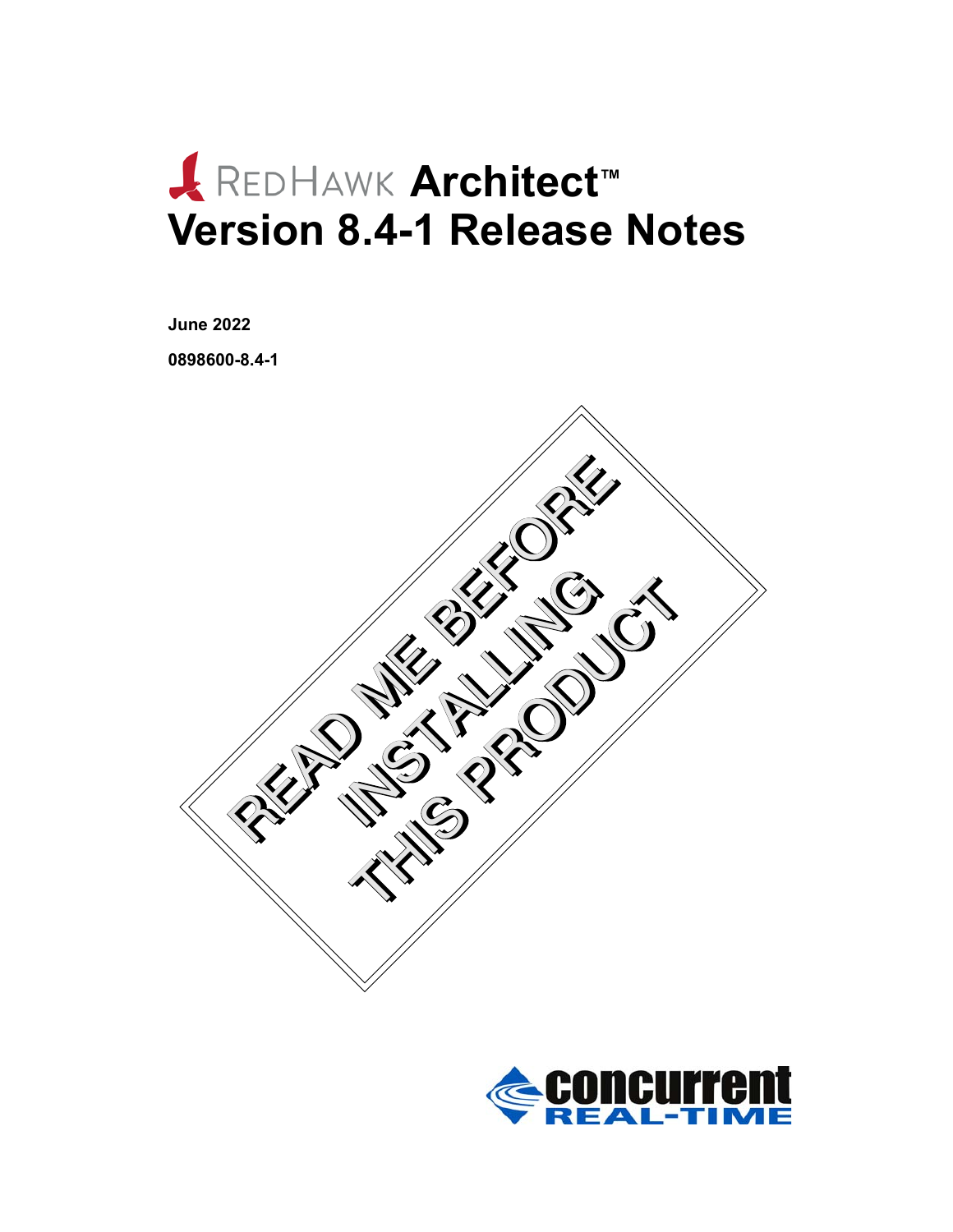### **Disclaimer**

The information contained in this document is subject to change without notice. Concurrent Real-Time has taken efforts to remove errors from this document, however, Concurrent Real-Time's only liability regarding errors that may still exist is to correct said errors upon their being made known to Concurrent Real-Time.

### License

Duplication of this manual without the written consent of Concurrent Real-Time is prohibited. Any copy of this manual reproduced with permission must include the Concurrent Real-Time copyright notice.

### Trademark Acknowledgments

Concurrent Real-Time and its logo are registered trademarks of Concurrent Real-Time. All other Concurrent Real-Time product names are trademarks of Concurrent Real-Time while all other product names are trademarks or registered trademarks of their respective owners. Linux® is used pursuant to a sublicense from the Linux Mark Institute.

© 2022 Concurrent Real-Time – All Rights Reserved Concurrent Real-Time 800 Northwest 33rd Street Pompano Beach, FL 33064

**Note: Information subject to change without notice.**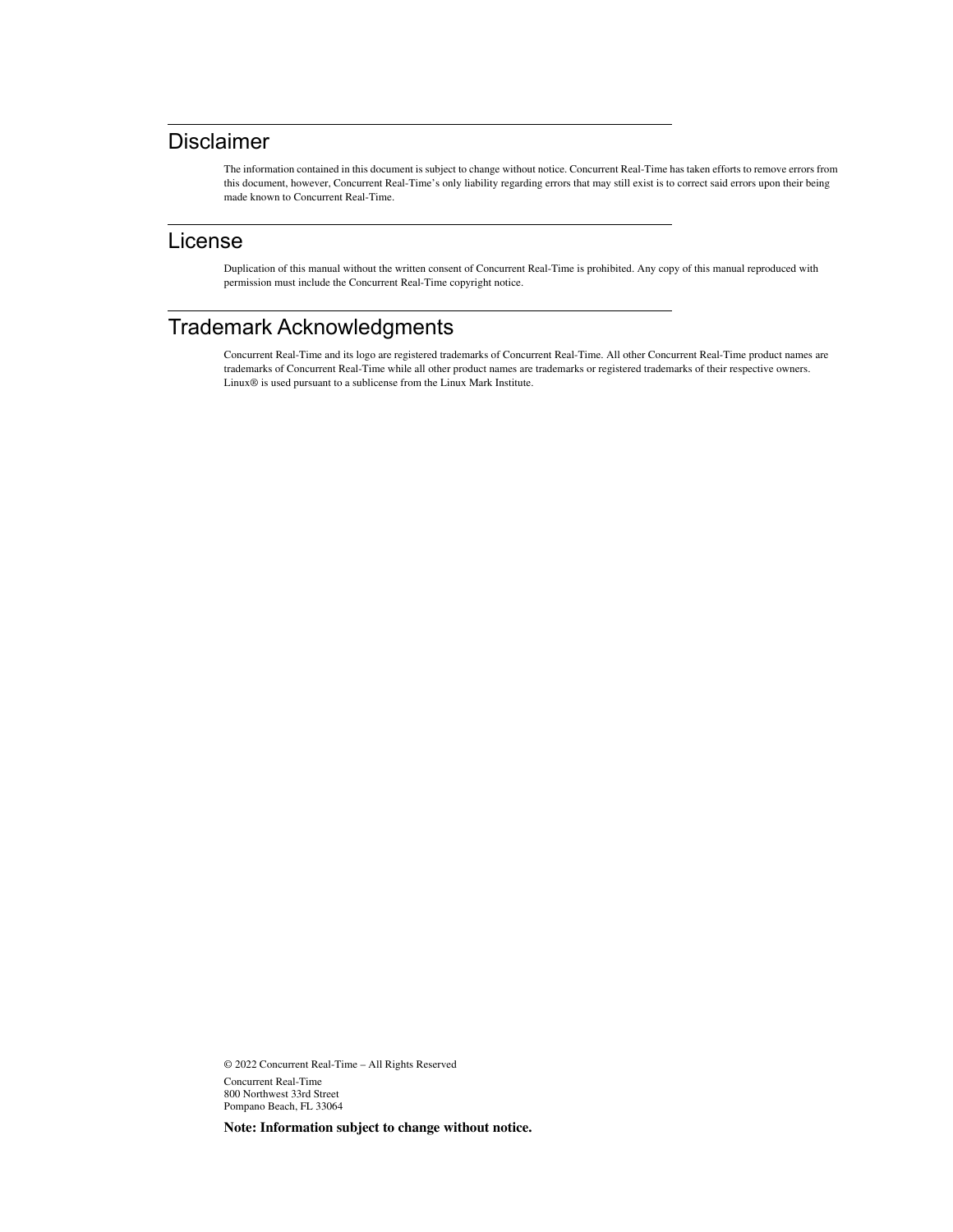# **Contents**

| 1.0  |                                                       |
|------|-------------------------------------------------------|
|      | 11                                                    |
|      | 12                                                    |
|      | 1.3                                                   |
| 2.0  |                                                       |
| 3.0  |                                                       |
|      | Supported Target Boards  4<br>3.1                     |
|      | 3.2 <sub>1</sub>                                      |
| 4.0  |                                                       |
| 5.0  |                                                       |
| 6.0  |                                                       |
| 7.0  | Changes in the 8.0 Release  8                         |
| 8.0  | Installation & Upgrade Procedures 9                   |
| 9.0  |                                                       |
| 10.0 |                                                       |
| 11.0 | GNOME/MATE Desktop Integration  13                    |
| 12.0 | Software Updates and Support  14                      |
|      | 12.1 Direct Software Support  14                      |
|      | 12.2 Software Updates  14                             |
|      | 12.2.1 Updating via NUU  14                           |
|      | Installing Manually Downloaded RPMs 15<br>12.2.2      |
|      | Customized Update CDs  16<br>12.2.3                   |
|      | 12.2.4 Automatic Notification of Available Updates 17 |
|      | 12.3 Documentation Updates  17                        |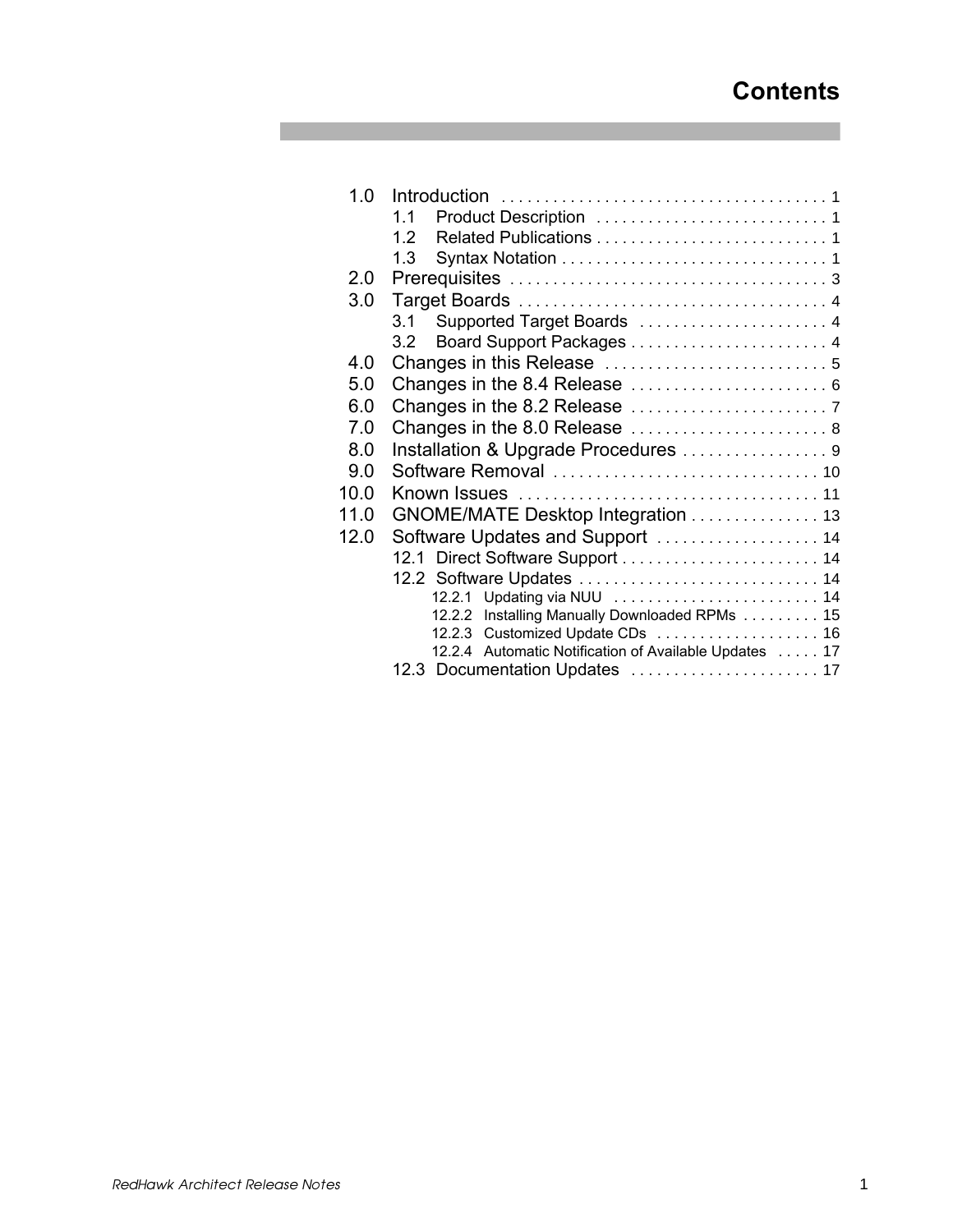*Contents*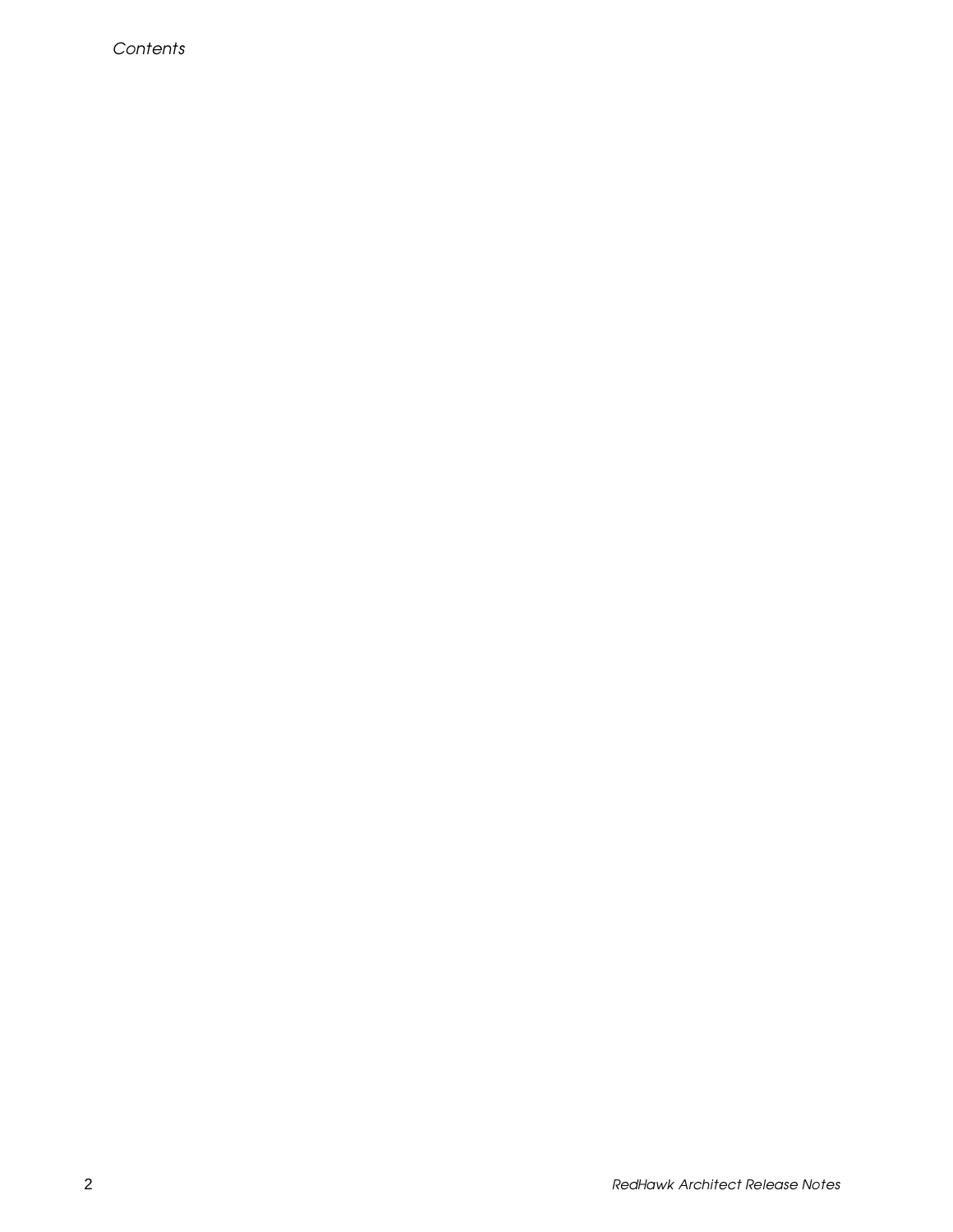# <span id="page-4-0"></span>1.0. Introduction

This document provides release information and installation instructions for Concurrent Real-Time's RedHawk Architect<sup>™</sup> Version 8.4-1.

### <span id="page-4-1"></span>1.1 Product Description

RedHawk Architect is a powerful tool with an easy-to-use GUI that lets a developer choose the Linux and application modules to be included in RedHawk target images. Target images can be scaled from complete workstations to dedicated servers and even down to small embedded applications.

RedHawk Architect will allow customization of the RedHawk kernel itself and provides deployment tools for installing onto hard drives, flash memories, DVDs or even USB flash. It includes mechanisms for network PXE installing and also for network PXE diskless booting of multiple nodes with the same version of RedHawk. Architect can also build virtual target images for use with QEMU/KVM.

RedHawk Architect greatly simplifies the following tasks to create and maintain a runtime and development environment:

- installing custom configurations of the Rocky<sup>TM</sup>, CentOS<sup>®</sup> or Red Hat<sup>®</sup> Enterprise Linux distribution
- **•** installing and configuring the RedHawkTM Linux® operating system
- **installing NightStar™ RT application development tools**
- **•** maintaining and reconfiguring a target's root file system
- **•** deploying root file system images to target systems

### <span id="page-4-2"></span>1.2 Related Publications

The following table lists Concurrent Real-Time documentation for RedHawk Architect and the components that can be installed using RedHawk Architect. Depending upon the document, they are available online on RedHawk Linux systems or from the Concurrent Real-Time documentation web site at **<http://redhawk.concurrent-rt.com/docs>**.

### <span id="page-4-3"></span>1.3 Syntax Notation

The following notation is used throughout this document:

| italic    | Books, reference cards, and items that the user must specify<br>appear in <i>italic</i> type. Special terms may also appear in <i>italic</i> .                                         |
|-----------|----------------------------------------------------------------------------------------------------------------------------------------------------------------------------------------|
| list bold | User input appears in list bold type and must be entered<br>exactly as shown. Names of directories, files, commands, options<br>and man page references also appear in list bold type. |
| list      | Operating system and program output such as prompts, messages<br>and listings of files and programs appears in list type.                                                              |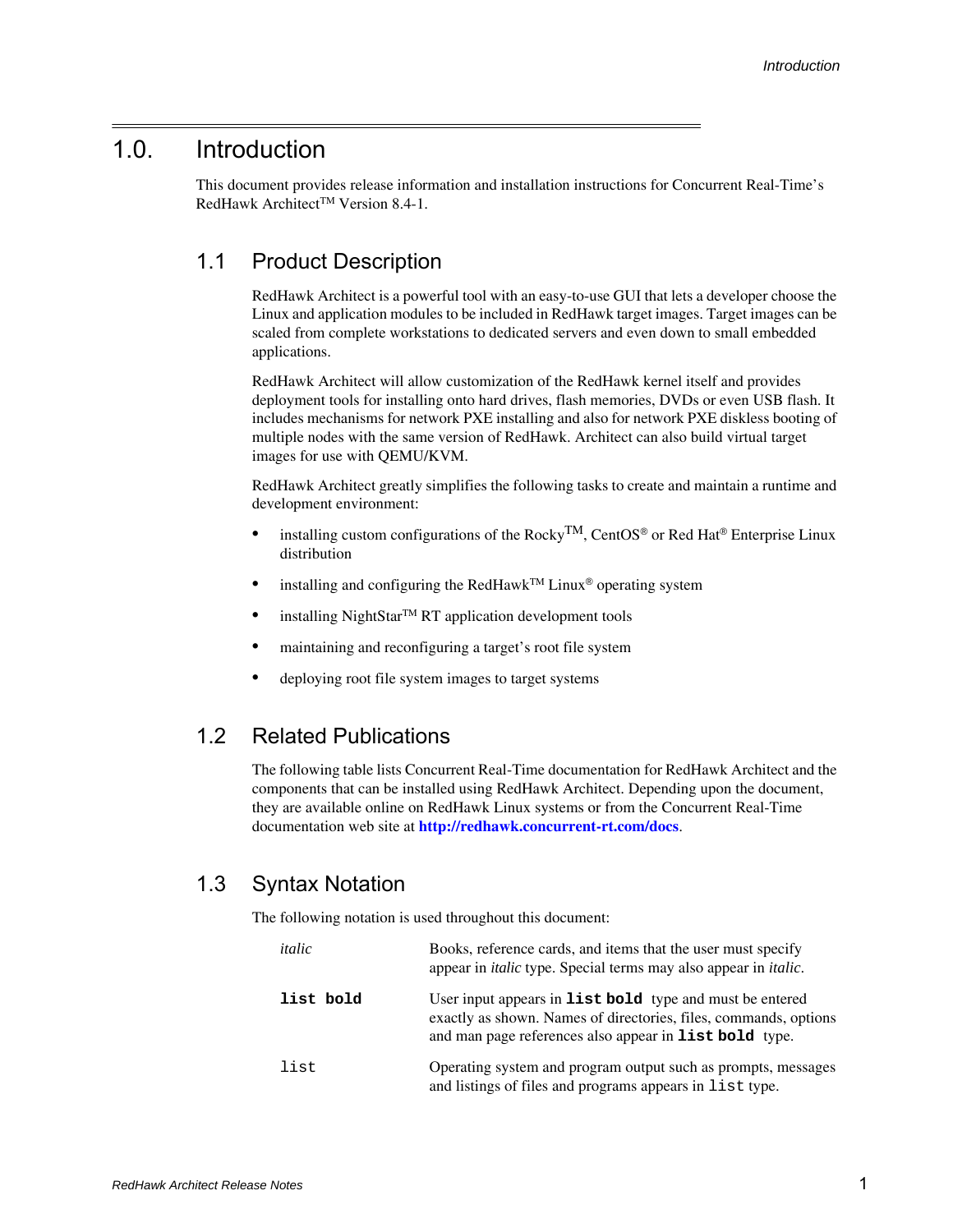[] Brackets enclose command options and arguments that are optional. You do not type the brackets if you choose to specify these options or arguments.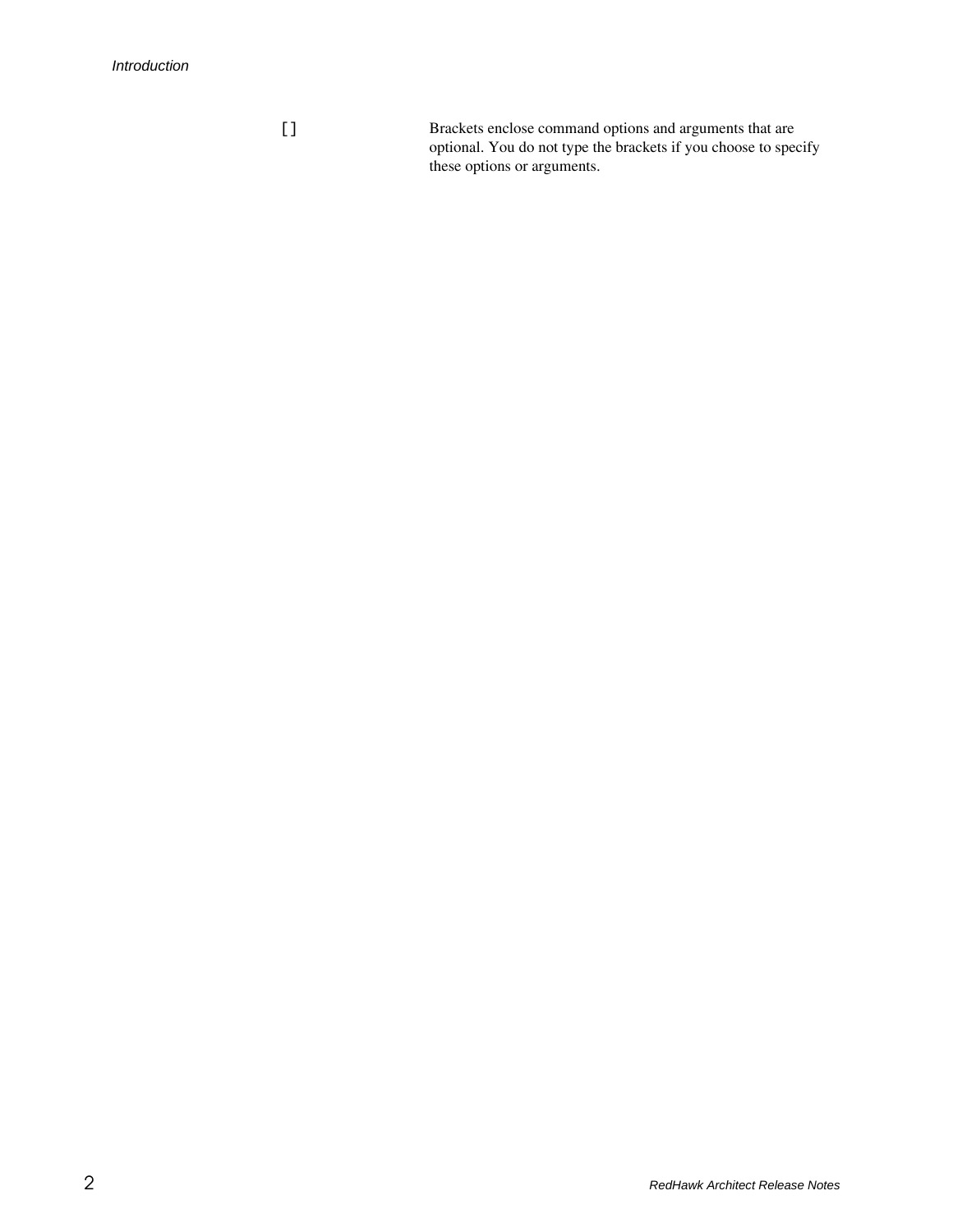# <span id="page-6-0"></span>2.0. Prerequisites

Architect 8.4 can be installed on host systems running the following Linux distributions:

- **•** RHEL 8.0, 8.2, and 8.4 (Workstation and Server)
- **•** Rocky 8.4
- **•** CentOS 8.0, 8.2, and 8.4
- **•** Fedora 30, 31, and 32

Note that only 64-bit host systems are supported and only 64-bit target images can be created and Architect 8.4 only supports version 8.0, 8.2, and 8.4 target images.

Also note that a dual layer-capable DVD is required to install 8.0 and 8.2 systems, however, a blu-ray drive is required for 8.4.

It is also important to be aware of the following host system assumptions:

- The host system is assumed to be a separate system than the target system. In particular, the host system must have a working DVD dual layer-capable drive in order to load the media required for target installation. In addition, it is expected that the host system will have a free USB port for use in flashing the target image.
- **•** If you are going to be configuring custom kernels using the Kernel Manager page in Architect, the host system must have the following RPMs installed: 'gcc', 'gcc-c++', 'bison', 'flex', 'libXi-devel', and 'qt5-qtbase-devel'. The tool will inform if any of them are missing.
- **•** At this time Architect does not work correctly with the *enforcing* mode of SELinux. It is recommended that the host system should set SELinux to *disabled* or *permissive* mode when Architect is being installed and used. If SELinux must be set to *enforcing* mode, you will be unable to perform various key actions, including building target images.
- **•** The network installation and diskless deployment features of Architect require network access between the host system and the targets. It is recommended that any firewall on the host be disabled during all network deployments. If disabling the host firewall is not permitted at your site, the system administrator must ensure that the DHCP, TFTP and NFS protocols are allowed in both directions through the host firewall.
- **•** By default Architect root images are placed under the /var/lib/architect directory. In addition, network installation and diskless deployment target images are placed under /var/lib/tftpboot. To avoid disk space problems it is recommended that Architect host systems have adequate space configured for the host system's /var disk partition. In addition, you can configure the Architect Default image directory preference to specify a directory on a different partition or disk that has ample free space.
- **•** It is necessary to run Architect on the host system with root permissions. To do this it is recommended that **sudo(8)** be properly configured and used on the host system. If using **sudo** is not an option, you may log in as root or alternatively issue the **su** command.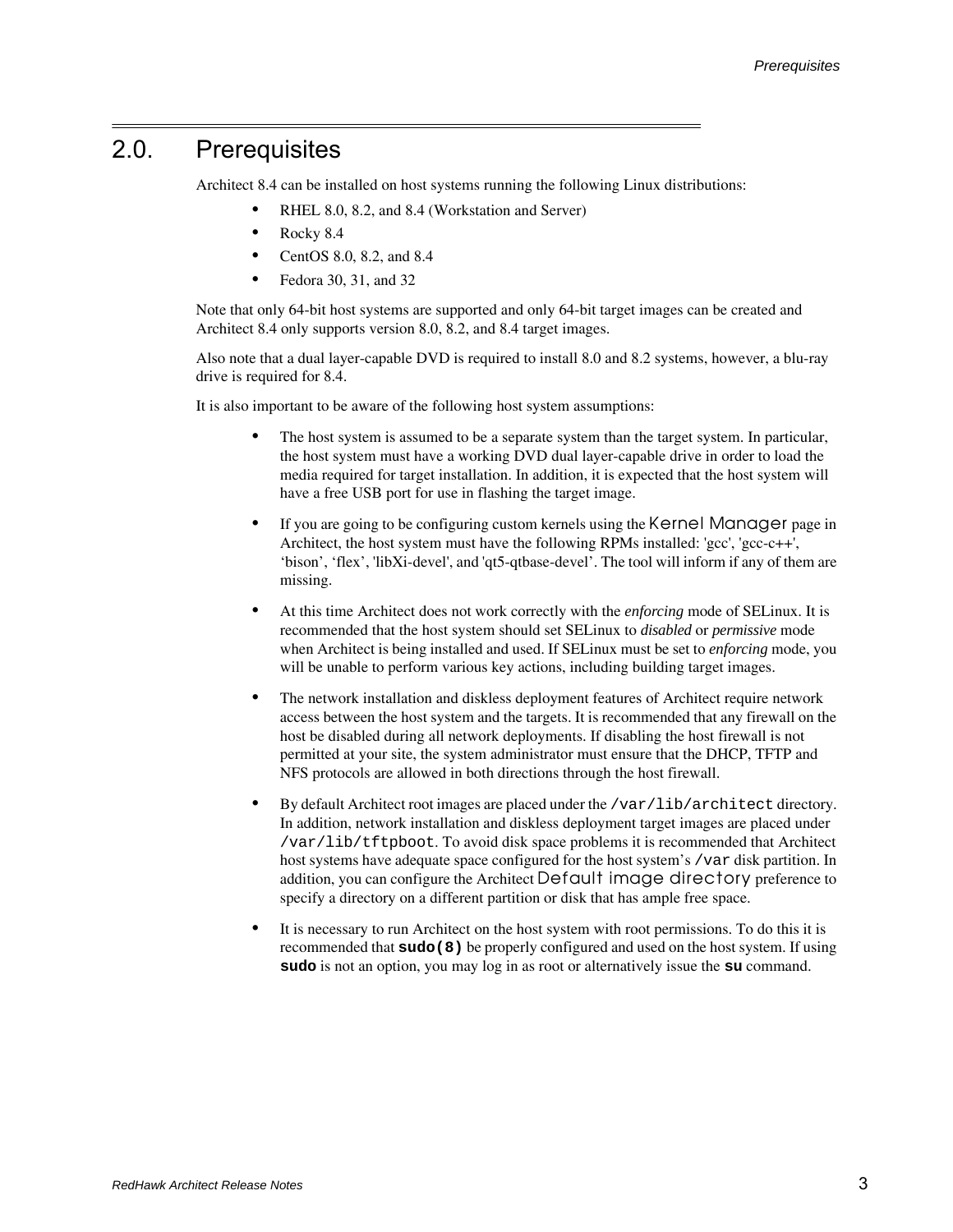# <span id="page-7-1"></span><span id="page-7-0"></span>3.0. Target Boards

# 3.1 Supported Target Boards

In addition to creating target images that work with generic hardware configurations, RedHawk Architect Version 8.4 provides optimized support for the following target boards:

- **•** Concurrent Technologies VR E1x/msd (VPX)
- **•** Concurrent Technologies VP B1x/msd (VME)
- **•** Concurrent Technologies VP 92x/41x (VME)
- **•** Concurrent Technologies VP 92x/01x (VME)
- **•** Concurrent Technologies VP 717/08x (VME)
- **•** Concurrent Technologies VP 426/231 (VME)
- **•** Concurrent Technologies TP 442/34x (CompactPCI)
- **•** GE Fanuc V7812 (VME)
- **•** GE Fanuc V7865 (VME)
- **•** GE Fanuc mITX-945E-P (Mini-ITX)
- **•** Intel Desktop Board D945GCLF2 (Mini-ITX)

### <span id="page-7-2"></span>3.2 Board Support Packages

Many Single Board Computers (SBCs) require a Board Support Package (BSP) to enable devices that are not supported by the standard RedHawk kernels.

This software is typically proprietary and cannot be distributed as source code. It usually requires a special agreement between Concurrent Real-Time and the copyright holder.

For example, a board support package might be required to enable a PCI-VME bridge chip or for utilities such as EEPROM flash programs.

Contact Concurrent Real-Time (see ["Direct Software Support" on page 14](#page-17-1)) for more information on obtaining board support packages.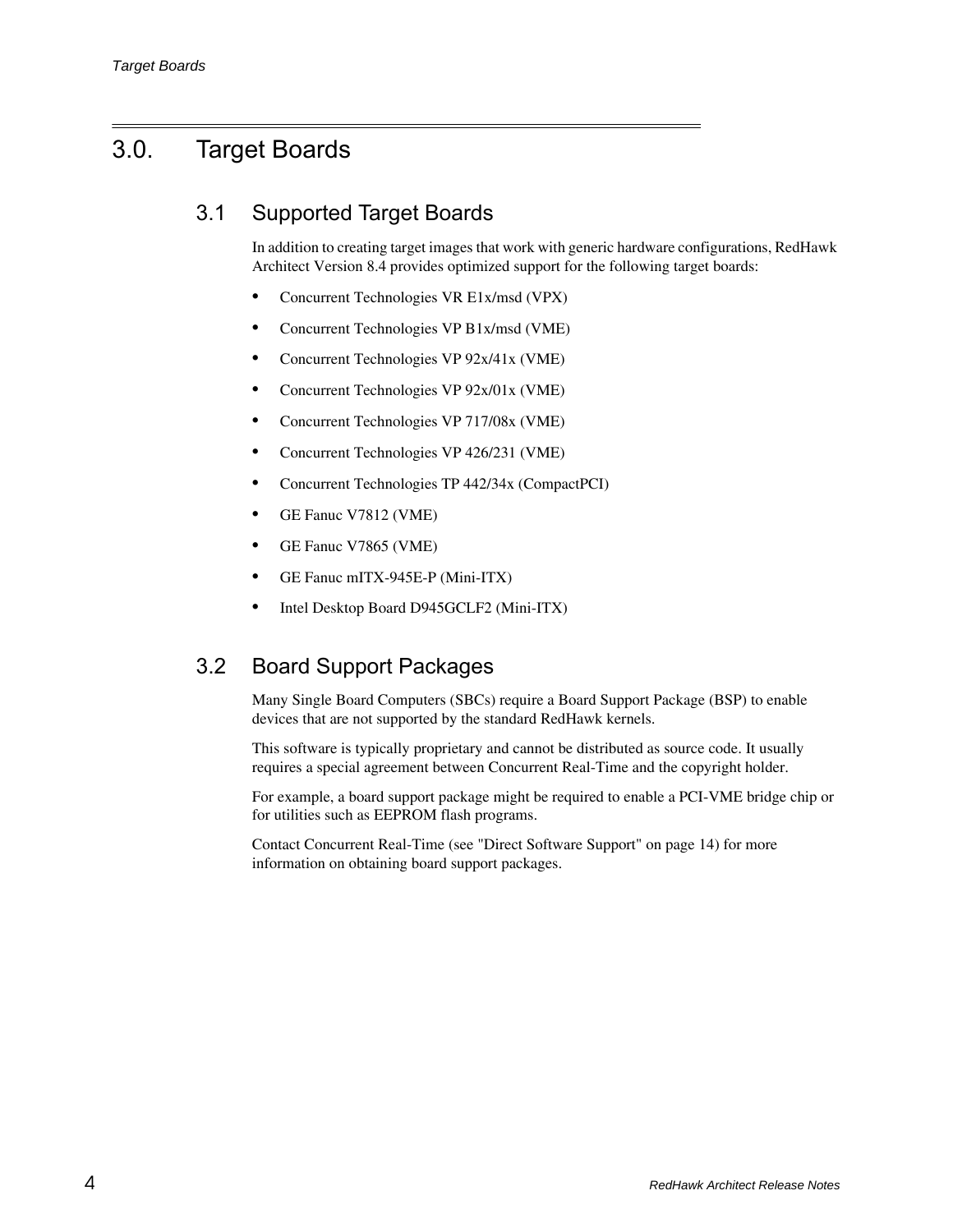# <span id="page-8-0"></span>4.0. Changes in this Release

The following have been added in version 8.4-1 of RedHawk Architect:

- **•** Architect Security Extension (ASE) with support for Security Content Automation Protocol (SCAP) and the DISA STIG profile. ASE is provided in the optional package, **ccur-architect-security**.
- **•** Option to encrypt installation target images.
- **•** Security improvements for the root passwd; only its hash value is now known and saved in the session file.
- **•** Option to automatically mount the ISOs of the various releases imported by the target and to setup the repositories to point to those images, thereby, making it seamless to use the **dnf** tool inside the chroot.
- **•** Search capability for the systemd services table.
- **•** Miscellaneous GUI improvements and bug fixes.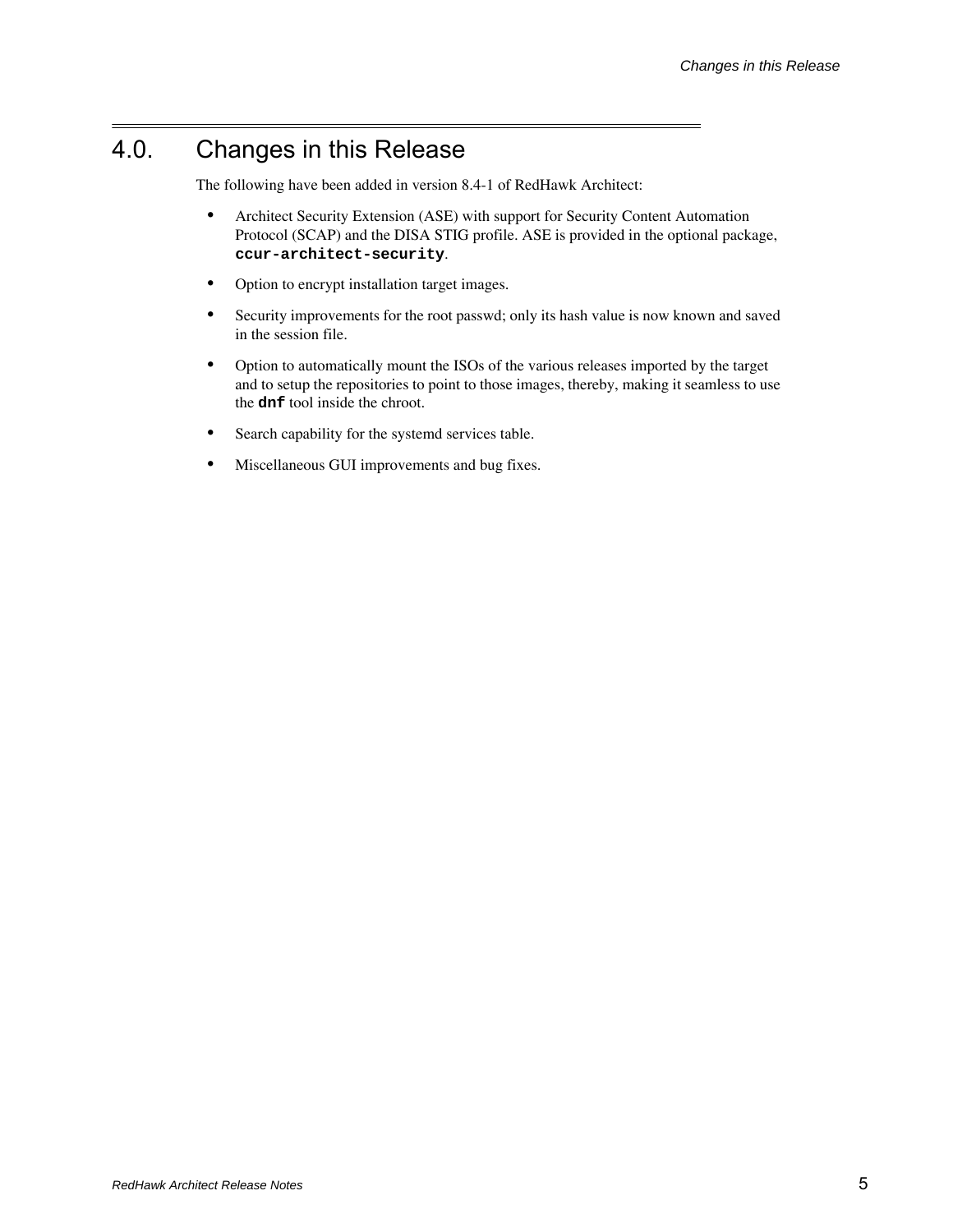# <span id="page-9-0"></span>5.0. Changes in the 8.4 Release

The following has been added in Version 8.4 of RedHawk Architect:

- **•** Support for RedHawk 8.4, CentOS 8.4, Rocky 8.4, and Red Hat Enterprise Linux 8.4 hosts.
- **•** Support for RedHawk 8.4 in the target images.
- **•** Support for NightStar version 5.0-2.
- **•** The redefining of RedHawk 8.2 target images to RedHawk 8.2.2.
- **•** Support for Software RAID configurations.
- **•** Miscellaneous bug fixes.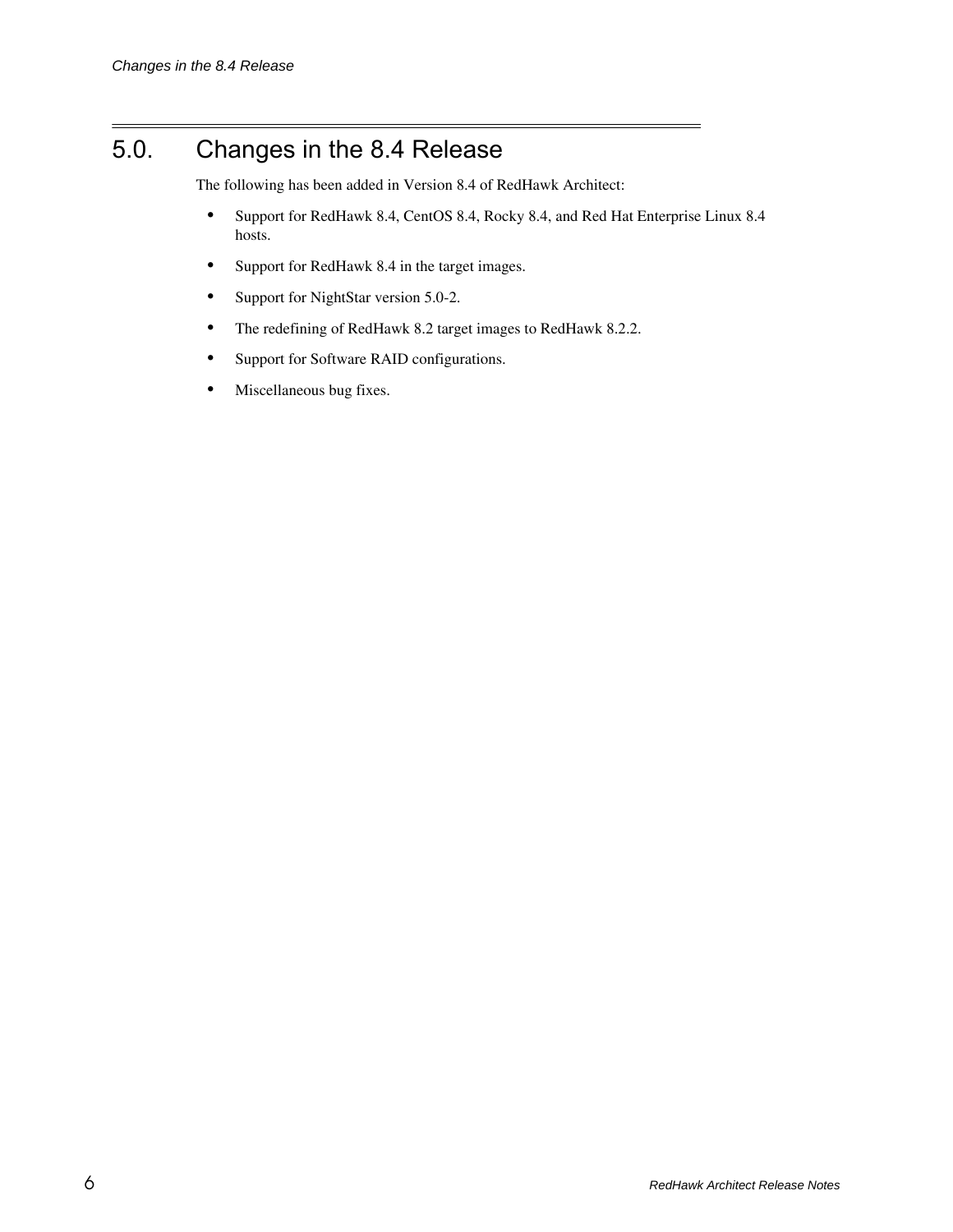# <span id="page-10-0"></span>6.0. Changes in the 8.2 Release

The following changes have been made in Version 8.2 of RedHawk Architect:

- **•** Added support for RedHawk 8.2, CentOS 8.2 and Red Hat Enterprise Linux 8.2 hosts.
- **•** Added support for Fedora 32 hosts.
- **•** Added support for RedHawk 8.2 target images.
- **•** Added support for NightStar 5.0 installation.
- **•** Added support for the logical volume manager (LVM) so that target file systems can be configured to use LVM.
- **•** Added Linux Unified Key Setup (LUKS2) support for block-device level encryption.
- **•** Added Federal Information Processing Standards (FIPS) support for target kernels.
- **•** Added feature to synchronize target system images with already deployed targets.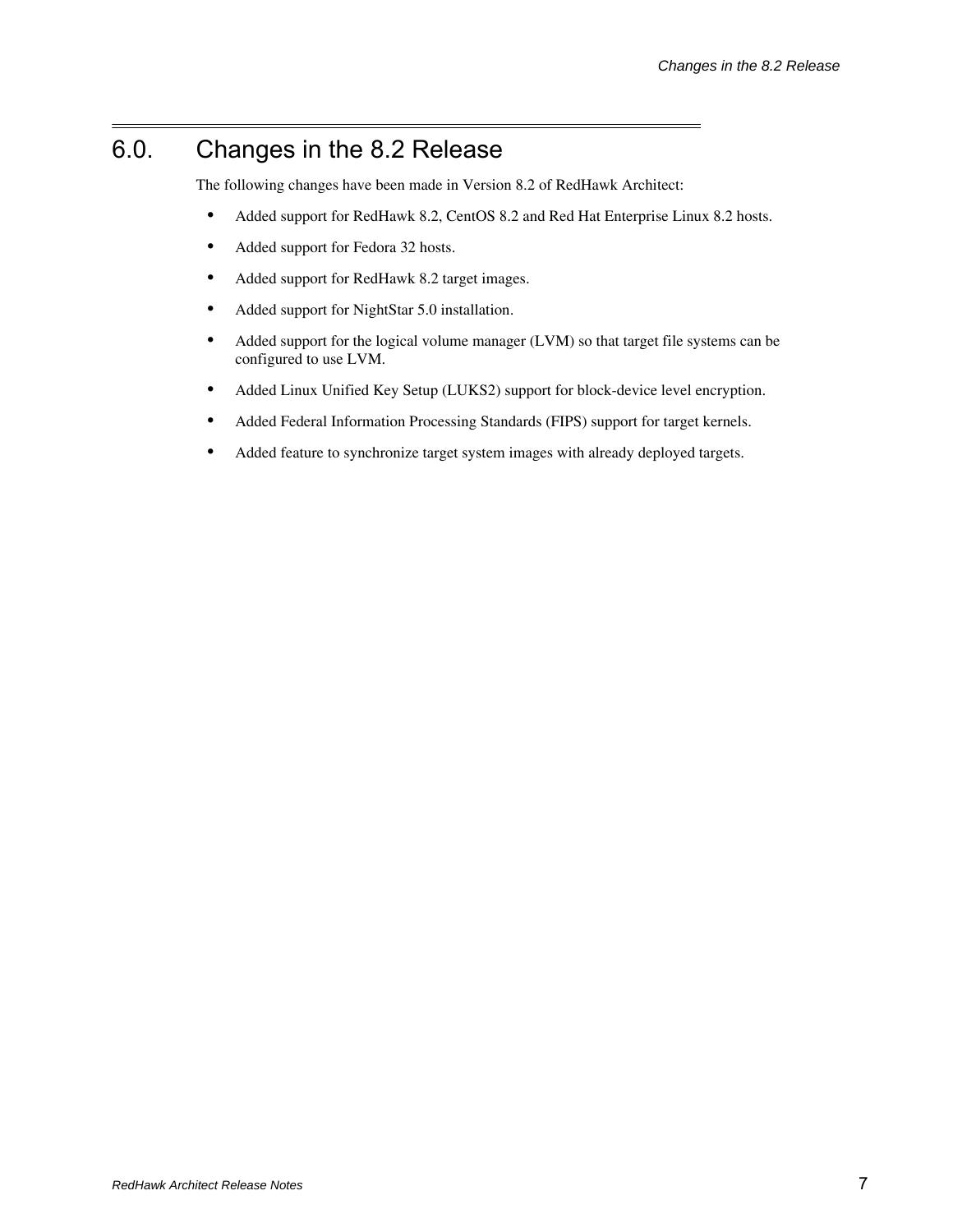# <span id="page-11-0"></span>7.0. Changes in the 8.0 Release

- **•** Added support for RedHawk 8.0, CentOS 8.0 and Red Hat Enterprise Linux 8.0 hosts.
- **•** Added support for RedHawk 8.0 target images.
- **•** Added support for Fedora 30 and 31 hosts.
- **•** Added support for NightStar 4.8 installation in target images.
- **•** Many improvements to the GUI and bug fixes.
- **•** Added support for the export of target images to be used by KVM-RT.
- **•** Added a new Architect launcher integrated with GNOME and MATE desktops.
- **•** Added support for the use of virtio disk devices and UEFI secure-boot configuration for virtual machines.
- **•** Updated to support a wider-range of target hardware.
- **•** Added support for booting installation DVDs on UEFI systems.
- **•** Added support for using NVMe drives on target systems.
- **•** Added support for 'lazytime' file system mount option.
- **•** Added a much-improved target file manager.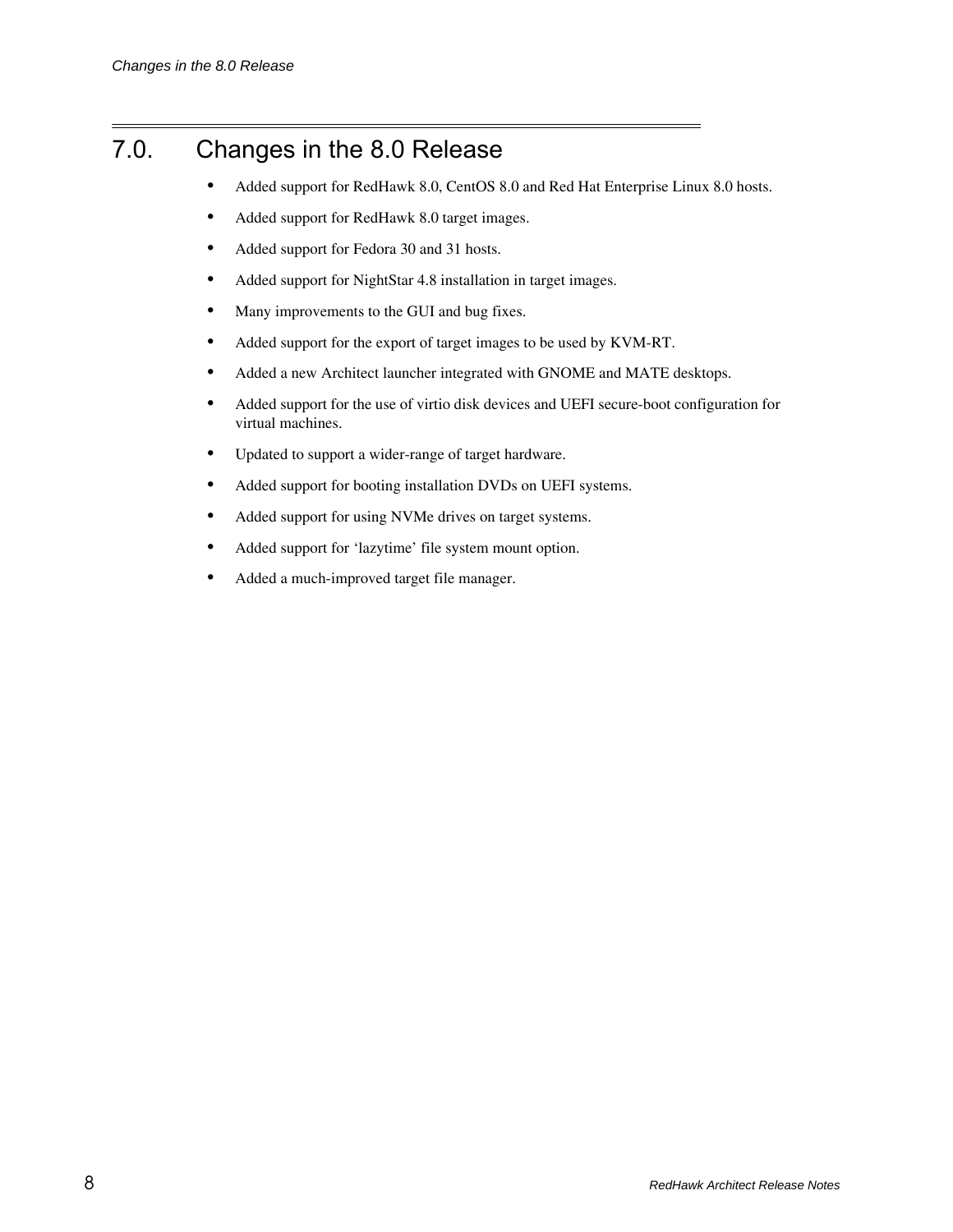# <span id="page-12-0"></span>8.0. Installation & Upgrade Procedures

Perform the following installation steps as the root user to both install and upgrade Architect:

- 1. Insert the installation CD in the CD-ROM drive.
- 2. The CD should normally be automatically mounted under the **/run/media/root** directory. If it does not mount automatically, create a mount point directory and invoke the **mount** command as follows:

**mount /dev/cdrom /media/cdrom**

#### **NOTE**

**/media/cdrom** is used in the examples in this section, however any other unique mount point directory can be used instead.

3. Change the current working directory to the directory containing the installation script:

#### **cd /media/cdrom**

4. Invoke the installation script:

#### **./install-architect**

- 5. When prompted, you must accept EULA to continue.
- 6. When installation is complete, change the current working directory outside of **/media/cdrom**:

**cd /**

7. Unmount the CD-ROM device (may be required to remove the installation CD from the CD-ROM device):

**umount /media/cdrom**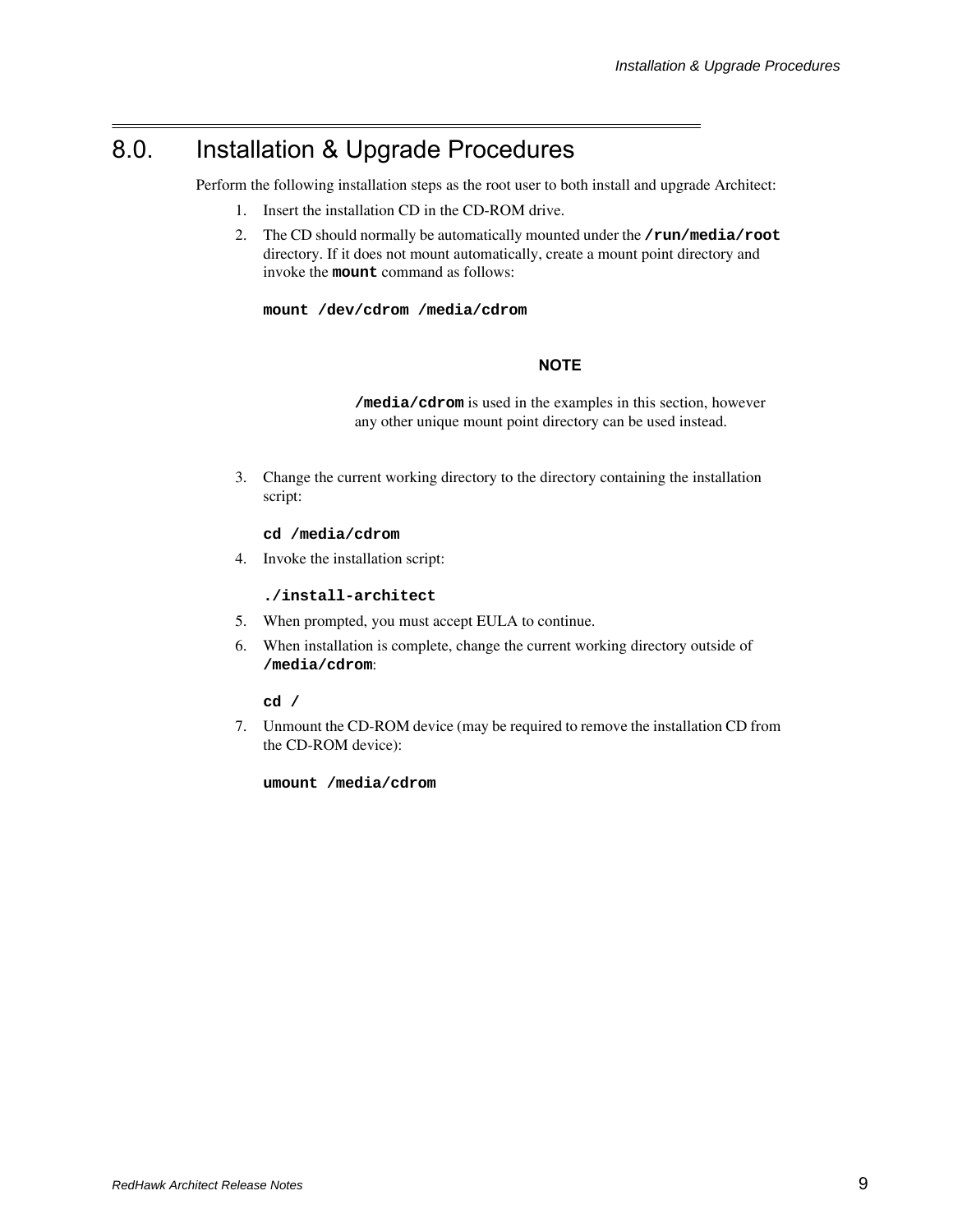# <span id="page-13-0"></span>9.0. Software Removal

Should you desire to uninstall RedHawk Architect, perform the following steps as the root user.

- 1. Insert the installation CD in the CD-ROM drive.
- 2. Mount the CD-ROM drive:

#### **mount /dev/cdrom /media/cdrom**

**Note**: Your CD device mount point may be different.

3. Change the current working directory to the directory containing the installation script:

#### **cd /media/cdrom**

4. Invoke the uninstall script:

#### **./uninstall-architect**

5. When the uninstall is complete, change the current working directory outside of **/media/cdrom**:

#### **cd /**

6. Unmount the CD-ROM device (may be required to remove the installation CD from the CD-ROM device):

**umount /media/cdrom**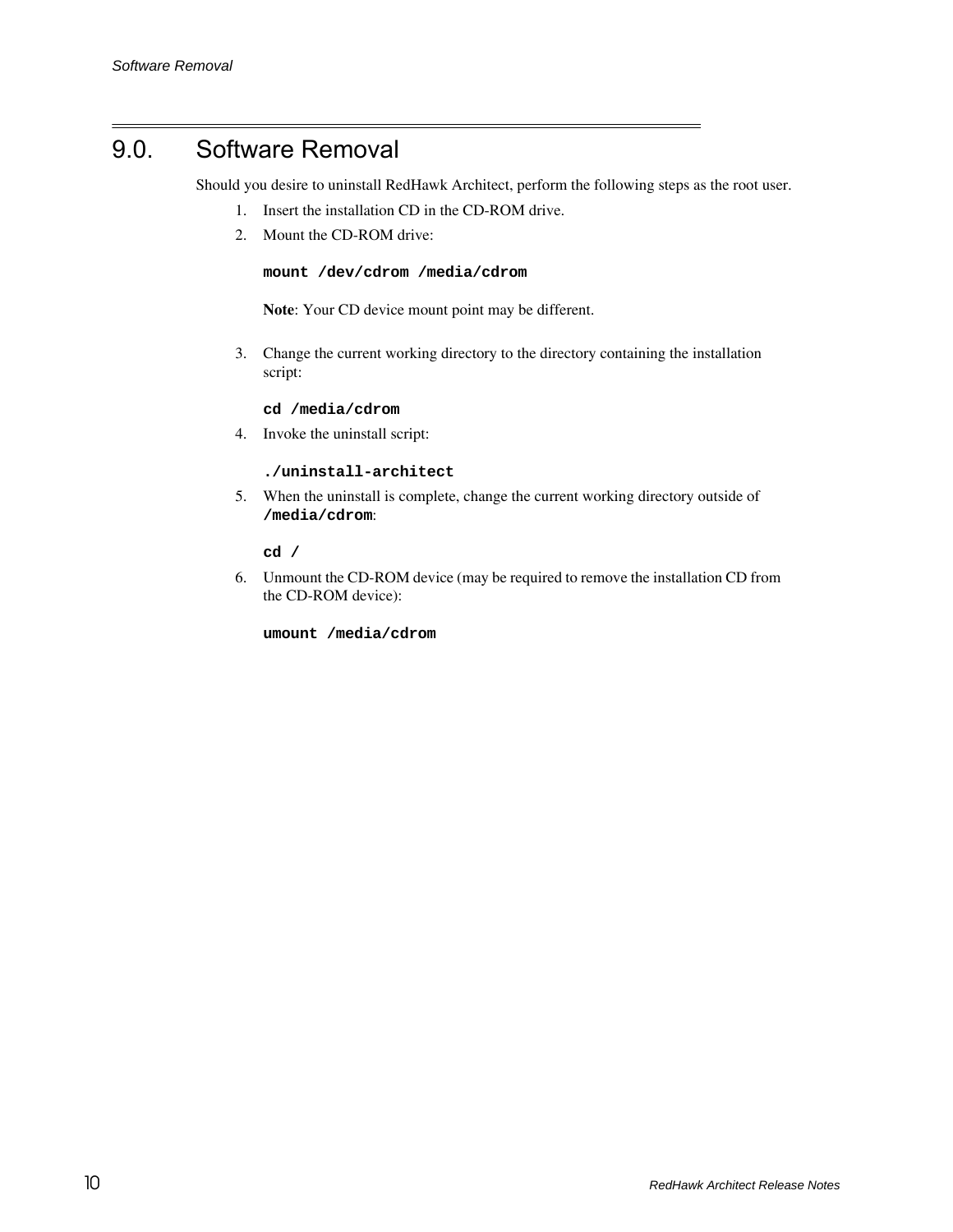## <span id="page-14-0"></span>10.0. Known Issues

Special consideration should be given to the following areas.

#### **Rocky to replace CentOS**

Rocky Linux is a community enterprise operating system designed to be compatible with Enterprise Linux. CentOS has reached its End Of Life and its last release, CentOS 8.4, is supported for Architect hosts, but not supported for targets. The earlier CentOS 8.x releases are still supported for both hosts and targets.

#### **Blu-ray drive needed to install 8.4 distros**

System installations no longer fit on a dual-layer DVD. Starting with release 8.4, a blu-ray disc (BD) drive is now required to install.

#### **Blu-ray discs not yet supported for installs**

As of this release, writing a bootable installer image onto a Blu-ray (BD) disc is not yet supported.

#### **Scap-workbench: remote scans fail with** cannot open display :0

Remote scanning is not supported on displays other than :0. Hence, you cannot **ssh** into a system and perform remote scans. Even when executing on the VGA console the DISPLAY setting may differ. Verify your DISPLAY environment setting by issuing '**echo \$DISPLAY**' on the command line. For more information about this issue, see **[https://bugzilla.redhat.com/show\\_bug.cgi?id=1801590](https://bugzilla.redhat.com/show_bug.cgi?id=1801590)**

#### **RedHawk 8.2.2 media required for building 8.2 target images**

RedHawk's 8.2.2 release is now required for building RedHawk 8.2 images. Any existing 8.2 architect sessions can still be used with Architect 8.4, but when rebuilt, the image will be upgraded to 8.2.2.

#### **NightStar 5.0-2 (or newer) media required**

NightStar 5.0-2 or later is required to build target images with NightStar pre-installed.

#### **RedHawk 8.4 Custom Kernel Build Failure**

When building a RedHawk 8.4 custom kernel with no updates installed on the target system, you will need to turn off CONFIG\_BPF\_PRELOAD in the target's kernel configuration prior to building the kernel. Otherwise the build will fail with various errors starting with this one: /usr/bin/env: 'python3': No such file or directory

Note that this issue has been resolved in the 8.4.1 update of RedHawk Linux.

#### **PXE RAMDISK option does not work in the RedHawk 8.4 release**

RAMDISK, one of the options of the PXE Diskless deployment method, does not work in the RedHawk Linux release 8.4. It still works in the RedHawk 8.0 and 8.2 releases.

Note that this issue has been resolved in the 8.4.1 update of RedHawk Linux.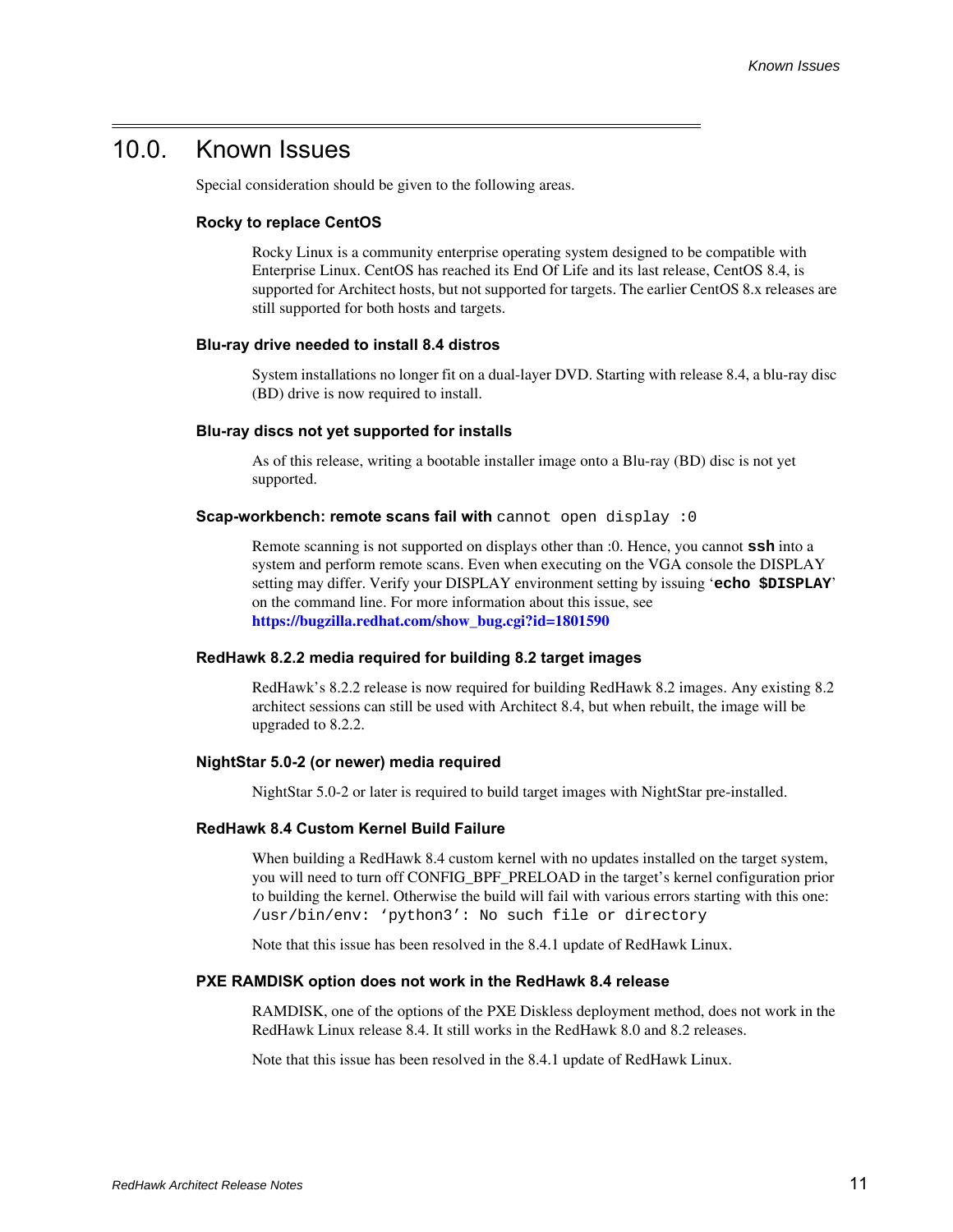#### **RAID**

Partitioning RAID devices is not supported at this time. Booting from a RAID device is also not supported at this time.

#### **Remote Sync function and /boot on RAID**

The remote sync function will fail with errors if the **/boot** file system is configured on a RAID.

#### **FIPS Support**

A separate **/boot** filesystem is required for FIPS.

#### **PXE RAMDISK Size Limitation**

With the Live RAMDISK option, **syslinux** may impose a limit on the file size of the Live RAMDISK that can be loaded.

#### **PXE diskless booting is slow on UEFI systems**

PXE booting of UEFI target systems, for both the NFS and RAMDISK options, can be slow and the **tftp** transfer of large **initrd** images may time-out.

#### **Unable to install targets with UEFI Secure Boot Set**

UEFI Secure Boot must be disabled before attempting to install a target system. After the installation completes, you may then re-enable Secure Boot.

#### **DVD installer on UEFI systems ignores Serial Flow Control**

When using the DVD Installer deployment method and serial console is set, the flow control setting is ignored on UEFI systems.

#### **Architect session file version compatibility**

Session files created by versions of Architect older than Architect 8.0 are not compatible with this version of Architect. All 8.x session files are compatible with this version of Architect.

#### **Whitespace characters in directory names breaks building custom kernels**

The Linux kernel Makefiles do not correctly handle whitespace characters in directory names; if you plan to build custom kernels in a target image, you cannot choose an Image Name with any embedded whitespace characters, and you cannot have any embedded whitespace characters in any directory of the image's leading path.

#### **Desktop media automounting might confuse Architect**

Recent versions of the GNOME desktop automatically mount loopback-mountable media images (e.g. ISO images and virtual machine hard drive images). This feature can confuse Architect because Architect also needs to periodically mount and unmount media images.

Architect has been modified to be more compatible with automatic media image mounting, and these changes are discussed in ["GNOME/MATE Desktop Integration" on page](#page-16-0) 13 of this document.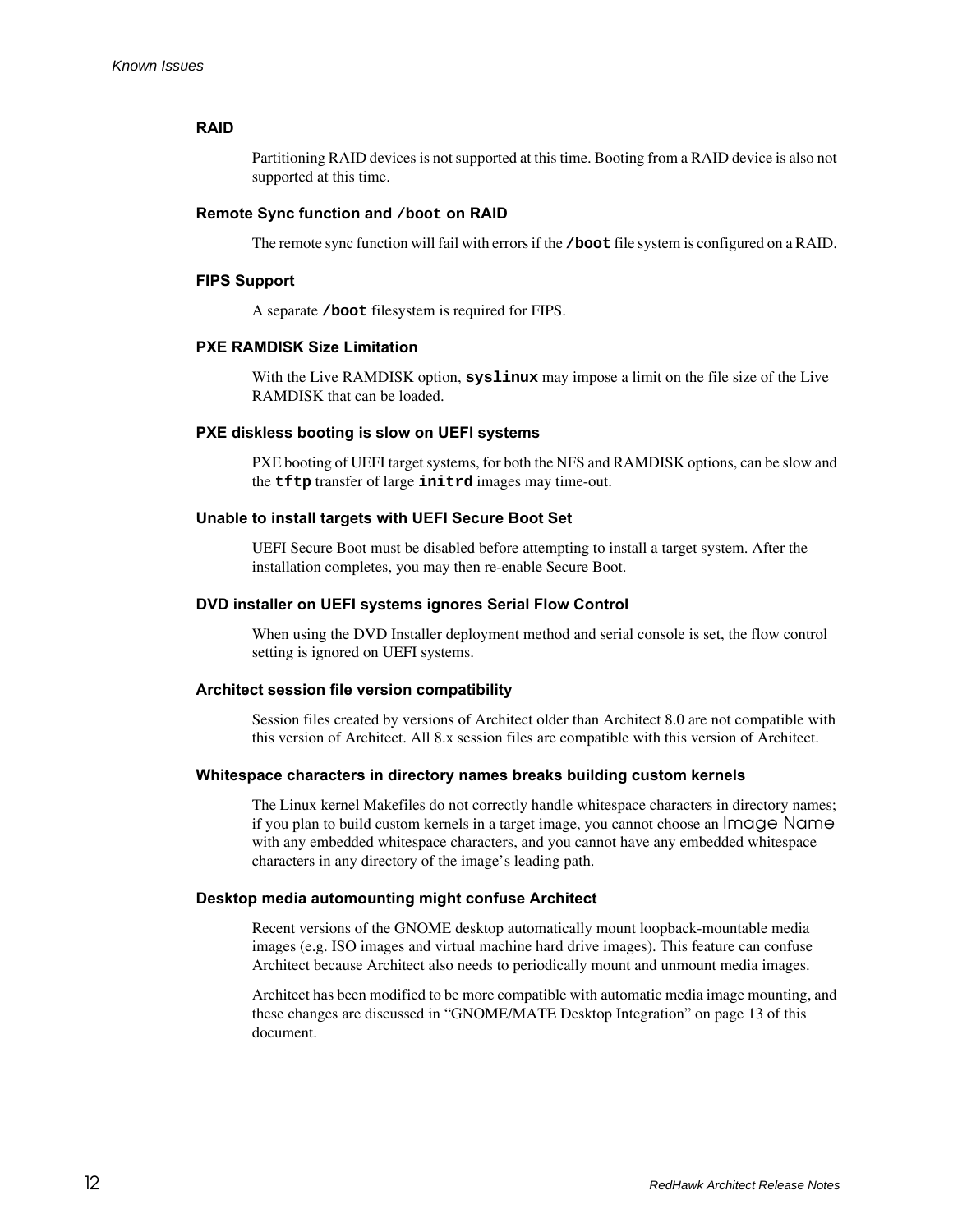# <span id="page-16-0"></span>11.0. GNOME/MATE Desktop Integration

When running on GNOME and MATE desktops, Architect attempts to automatically disable and enable the desktop media automounting feature when it would interfere with Architect usage. Architect does this by manipulating the /org/gnome/desktop/mediahandling/automount or /org/mate/desktop/media-handling/automount **dconf** key for the current desktop session. See **dconf**(7) for more information.

Architect will always manage media automounting correctly if the current desktop session is initiated by the root user. However, some issues may be encountered if **sudo** or **su** is used to run Architect from a desktop session belonging to a non-root user.

To ensure that Architect can manage media automounting correctly when the desktop session belongs to a non-root user, start Architect using one of the following techniques:

1. Run **sudo** with the *preserve user environment* option, as in the following example:

# sudo -E architect

2. Run **su** as in the following example:

# su -c architect

Alternatively, you can choose to simply disable the media automounter by issuing one of the following commands as the desktop session user:

\$ dconf write /org/gnome/desktop/media-handling/automount false \$ dconf write /org/mate/desktop/media-handling/automount false

If desired, you can re-enable the media automounter after you have exited Architect by issuing one of the following commands:

- \$ dconf write /org/gnome/desktop/media-handling/automount true
- \$ dconf write /org/mate/desktop/media-handling/automount true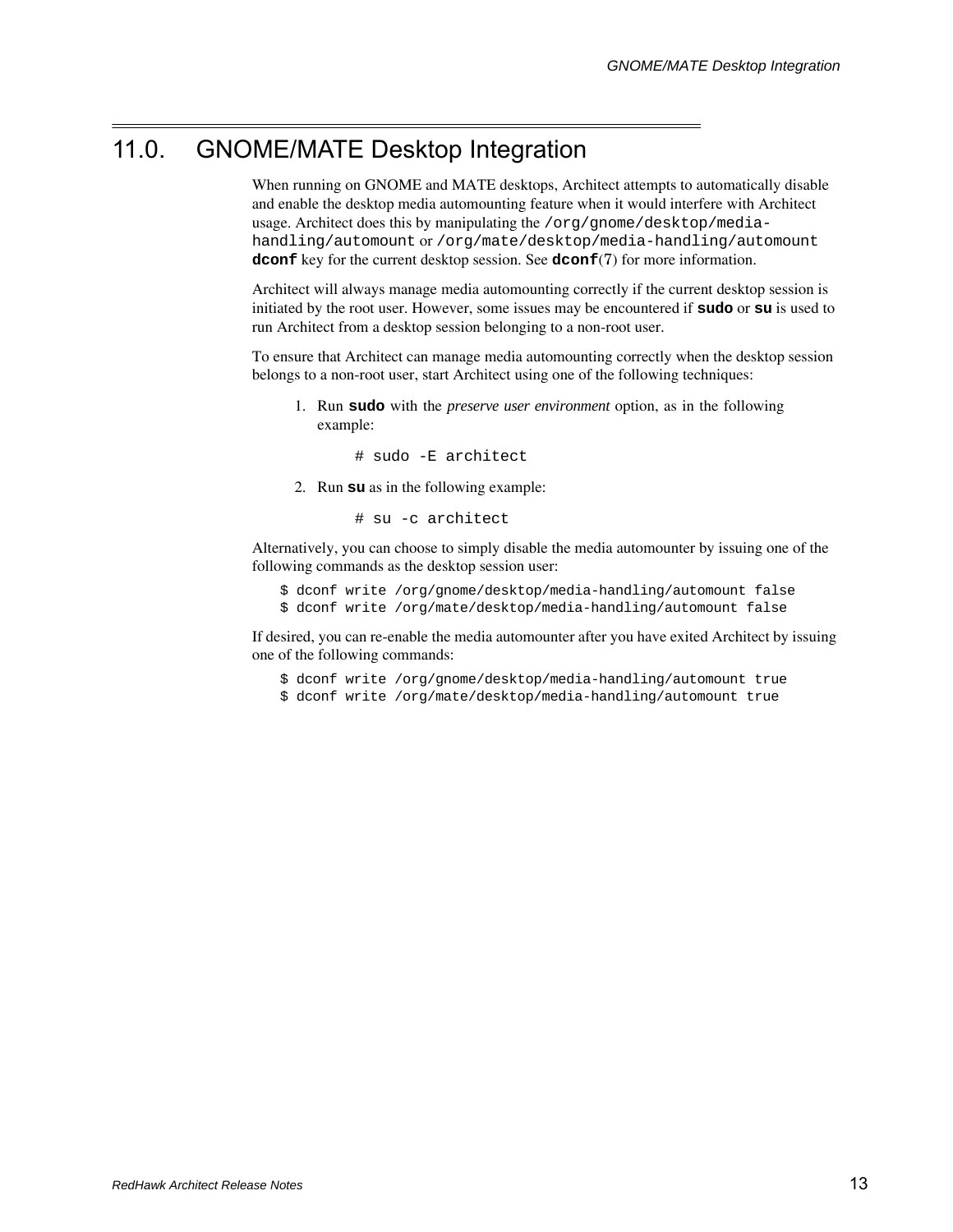# <span id="page-17-1"></span><span id="page-17-0"></span>12.0. Software Updates and Support

## 12.1 Direct Software Support

Software support is available from a central source. If you need assistance or information about your system, please contact the Concurrent Real-Time Software Support Center at our toll free number 1-800-245-6453. For calls outside the continental United States, the number is 1-954-283-1822. The Software Support Center operates Monday through Friday from 8 a.m. to 5 p.m., Eastern Standard Time.

Calling the Software Support Center gives you immediate access to a broad range of skilled personnel and guarantees you a prompt response from the person most qualified to assist you. If you have a question requiring on-site assistance or consultation, the Software Support Center staff will arrange for a field analyst to return your call and schedule a visit.

You may also submit a request for assistance at any time by using the Concurrent Real-Time web site at **<http://www.concurrent-rt.com/support>**.

### <span id="page-17-2"></span>12.2 Software Updates

Updates to Concurrent Real-Time software can be obtained via Concurrent Real-Time's Software Portal. There are three ways of installing product updates:

- **•** Using the Network Update Utility (NUU) installed on your RedHawk system
- **•** Manual installation after browsing and downloading individual RPMs from Concurrent Real-Time's software repositories
- **•** Building a customized Update CD using Concurrent Real-Time's web site for immediate download

### <span id="page-17-3"></span>12.2.1 Updating via NUU

NUU supports installation and updating of software products from Concurrent Real-Time software repositories over a network. NUU utilizes Yum and the RPM subsystems to install and update software.

NUU is installed automatically with RedHawk, however, you should configure it to include all of the Concurrent Real-Time software products installed on your system.

Clicking on the "Updates (NUU)" icon on your desktop launches NUU to check to see if Concurrent Real-Time updates are available for your system.

Instructions for configuring NUU can be found in the **QuickStart.pdf** document available at **[http://redhawk.concurrent-rt.com/network/QuickStart.pdf.](http://redhawk.concurrent-rt.com/network/QuickStart.pdf)**

The first time you invoke NUU you will need to specify your redhawk.concurrent-rt.com Login ID and Password that were provided in the shipping documents accompanying your system. If you require assistance, refer to ["Direct Software Support" on page](#page-17-1) 14.

Before using NUU to install any updated software modules, check for NUU updates separately. Apply any NUU updates and then restart NUU before applying any other updates.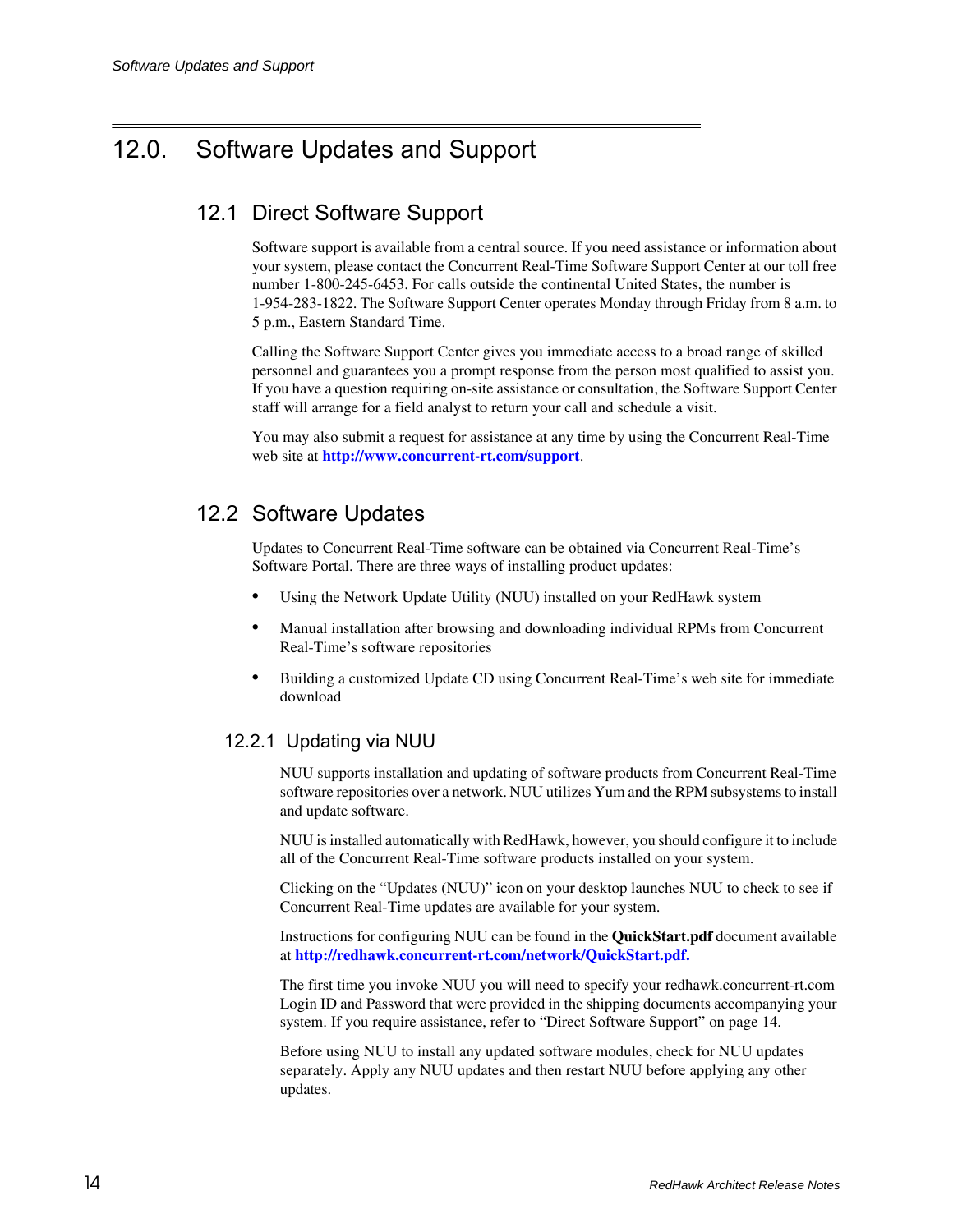### <span id="page-18-0"></span>12.2.2 Installing Manually Downloaded RPMs

You can browse Concurrent Real-Time's software repositories to locate updated RPMs and download them for manual installation.

Access the RedHawk Updates web site (**<http://redhawk.concurrent-rt.com>**) by clicking on the "Concurrent Real-Time Software Portal" icon on the desktop. Accessing this web site displays the following screen:

|                   | <b>CONCUTTENT</b>                                                                                                                                                                                                                                                                                                             |
|-------------------|-------------------------------------------------------------------------------------------------------------------------------------------------------------------------------------------------------------------------------------------------------------------------------------------------------------------------------|
|                   | redhawk.concurrent-rt.com                                                                                                                                                                                                                                                                                                     |
|                   | This site provides you access to Concurrent Real-Time software products and updates to those products that execute on the following<br>platforms:                                                                                                                                                                             |
|                   | - RedHawk Linux                                                                                                                                                                                                                                                                                                               |
|                   | CentOS                                                                                                                                                                                                                                                                                                                        |
|                   | Red Hat Enterprise Linux                                                                                                                                                                                                                                                                                                      |
|                   | $\blacksquare$ Ubuntu                                                                                                                                                                                                                                                                                                         |
|                   | You can download NUU, Concurrent Real-Time's Network Update and Installation utility, browse product repositories to manually<br>download software packages, or create customized Update CD images for immediate download.                                                                                                    |
|                   | Services:                                                                                                                                                                                                                                                                                                                     |
|                   | <b>Document Library</b>                                                                                                                                                                                                                                                                                                       |
|                   | - Network Repositories                                                                                                                                                                                                                                                                                                        |
|                   | <b>Browse Repositories</b>                                                                                                                                                                                                                                                                                                    |
|                   | Create Update Images                                                                                                                                                                                                                                                                                                          |
|                   | Manage NightStar Licenses                                                                                                                                                                                                                                                                                                     |
|                   | <b>Messages</b>                                                                                                                                                                                                                                                                                                               |
|                   | Most recent message on December 10, 2018<br>Show                                                                                                                                                                                                                                                                              |
|                   | If you need assistance, please contact the Concurrent Real-Time Software Support Center at our toll free number 1-800-245-6453. For<br>calls outside the continental United States, the number is 1-954-283-1822. The Software Support Center operates Monday through<br>Friday from 8 a.m. to 5 p.m., Eastern Standard Time. |
| concurrent-rt.com | You may also submit a request for assistance at any time by using the Concurrent Real-Time web site at http://concurrent-rt.com<br>/support or by sending an email to support@concurrent-rt.com.                                                                                                                              |

Clicking on the **[Browse Repositories](http://redhawk.concurrent-rt.com/browse
)** link takes you to an authentication page.

| <b>CONCUTTENT</b>                                                                                                                                                                                                                                                                                                                                                                        |  |
|------------------------------------------------------------------------------------------------------------------------------------------------------------------------------------------------------------------------------------------------------------------------------------------------------------------------------------------------------------------------------------------|--|
| redhawk.concurrent-rt.com                                                                                                                                                                                                                                                                                                                                                                |  |
| <b>Browse Software Repositories</b>                                                                                                                                                                                                                                                                                                                                                      |  |
| The preferred mechanism for network installation and update on CentOS and RHEL systems is to use NUU, Concurrent Real-Time's<br>Network Update and installation Utility. NUU analyzes the software installed on your system, contacts Concurrent's software repositories<br>via the Internet, and allows you to install and update software.                                             |  |
| For Ubuntu-based systems, there is a similar mechanism using standard Ubuntu utilities. See APT Repositories for more information.                                                                                                                                                                                                                                                       |  |
| For customers who lack network connections to Concurrent's software repositories from their secured systems, web-based browsing is<br>made available. You can locate software updates for your products and download them for subsequent transport to secured systems.                                                                                                                   |  |
| Enter your redhawk.concurrent-rt.com Login and Password and press the browse button to proceed:                                                                                                                                                                                                                                                                                          |  |
| Login:                                                                                                                                                                                                                                                                                                                                                                                   |  |
| Password:                                                                                                                                                                                                                                                                                                                                                                                |  |
| Browse                                                                                                                                                                                                                                                                                                                                                                                   |  |
| If you do not have a redhawk.concurrent-rt.com Login and Password or if you need assistance, please contact the Concurrent Software<br>Support Center at our toll free number 1-800-245-6453. For calls outside the continental United States, the number is 1-954-283-1822.<br>The Software Support Center operates Monday through Friday from 8 a.m. to 5 p.m., Eastern Standard Time. |  |
| You may also submit a request for assistance at any time by using the Concurrent Real-Time web site at http://concurrent-rt.com/support<br>or by sending an email to support@concurrent-rt.com.                                                                                                                                                                                          |  |
| concurrent-rt.com                                                                                                                                                                                                                                                                                                                                                                        |  |

Enter your redhawk.concurrent-rt.com Login ID and Password and click the Browse button.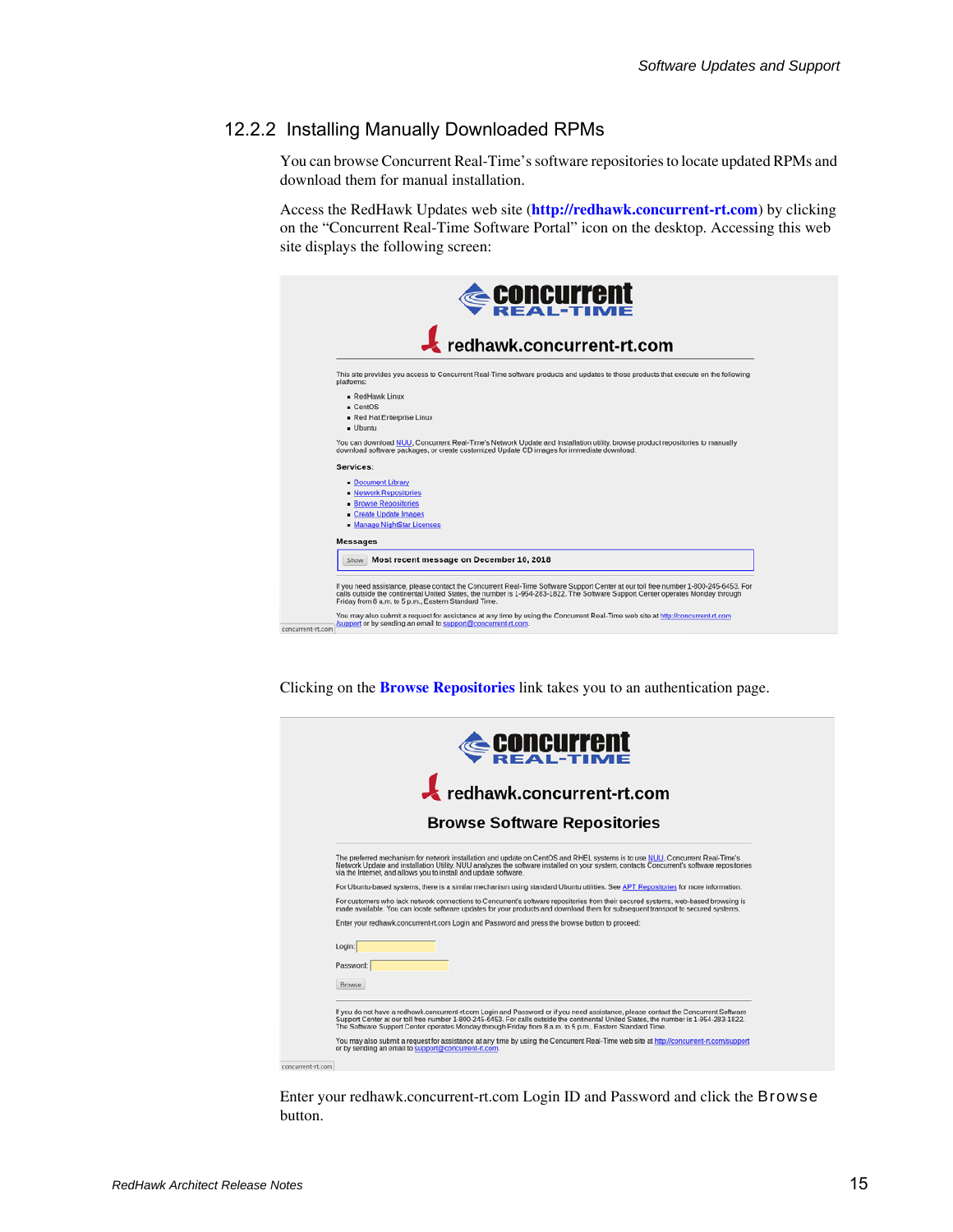Select the products of interest and architecture to see the list of RPMs in the product software repository. To locate the latest RPMs in the repository, click on the LQST modified column header to sort by date. You may need to click twice to set the sort order to newest-to-oldest.

After locating the RPMs of interest and downloading them to your system, you can manually install them.

To install newly downloaded packages, follow these steps:

- 1. Log in as root and take the system down to single-user mode:
	- a. Right click on the desktop and select Open Terminal.
	- b. At the system prompt, type **init 1**.
- 2. Change directory to the location of the updates and issue the following command:

**rpm -Uvh \*.rpm**

The time it takes to install will vary depending on the number of updates being installed.

3. When complete, exit single-user mode (Ctrl-D).

#### **NOTE**

If you have installed an update containing new RedHawk kernels on a system that has post-installation loadable modules present, those modules must be recompiled for the new kernel; for example, an NVIDIA driver that is a later version than the one included with RedHawk or any third party package that uses loadable modules.

#### <span id="page-19-0"></span>12.2.3 Customized Update CDs

You can use Concurrent Real-Time's Software Portal to create a customized Update CD for your system which you can then download and burn onto physical media, or simply mount as an ISO9660 image.

Update CDs have customized copies of product software repositories and a simple graphical interface for selecting packages for update and installation. These CDs use NUU (described above) to talk to the CD to obtain packages -- no network access is required during installation via Update CDs.

Access the RedHawk Updates web site (**<http://redhawk.concurrent-rt.com>**) by clicking on the "Concurrent Real-Time Software Portal" icon on the desktop, then click on Create Update images.

You will need to enter your redhawk.concurrent-rt.com Login ID and Password and then you can select the products to update. A CD image is built as part of the web session. At the end of the session, you can immediately download it for subsequent installation.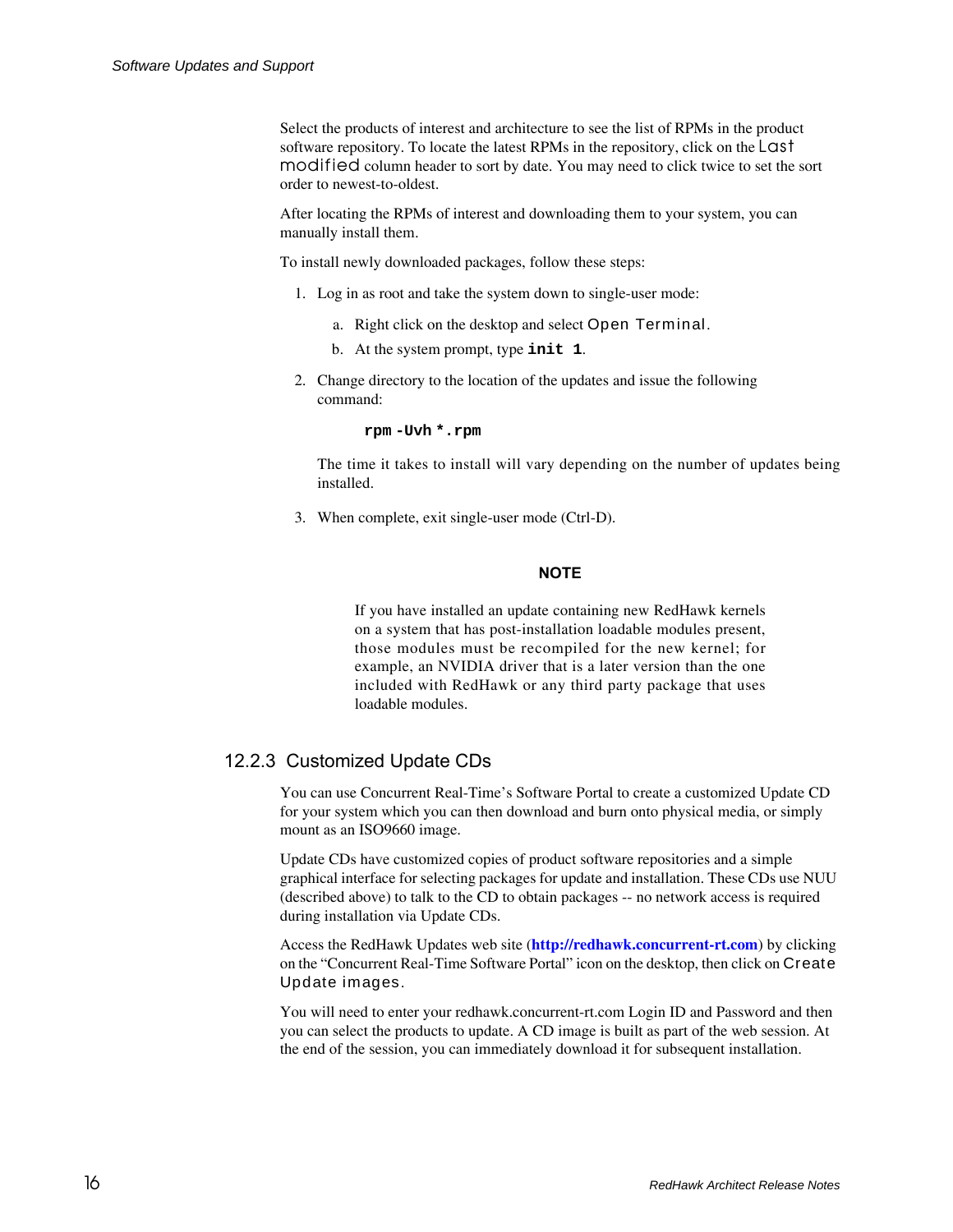### <span id="page-20-0"></span>12.2.4 Automatic Notification of Available Updates

When updates, incremental releases or major releases occur, those who have subscribed to Concurrent Real-Time's automatic notification service are automatically sent an email with a link to the redhawk.concurrent-rt.com site describing the updates relative to your company. Multiple email addresses can be subscribed per customer site.

To subscribe, unsubscribe or change notification options, click on the "Subscribe to the Update Notification Service" link on the **<http://redhawk.concurrent-rt.com>**site.

# <span id="page-20-1"></span>12.3 Documentation Updates

For the latest documents, including updated FAQ, Release Notes and User Guides, go to Concurrent Real-Time's documentation web site at **<http://redhawk.concurrent-rt.com/docs>**.